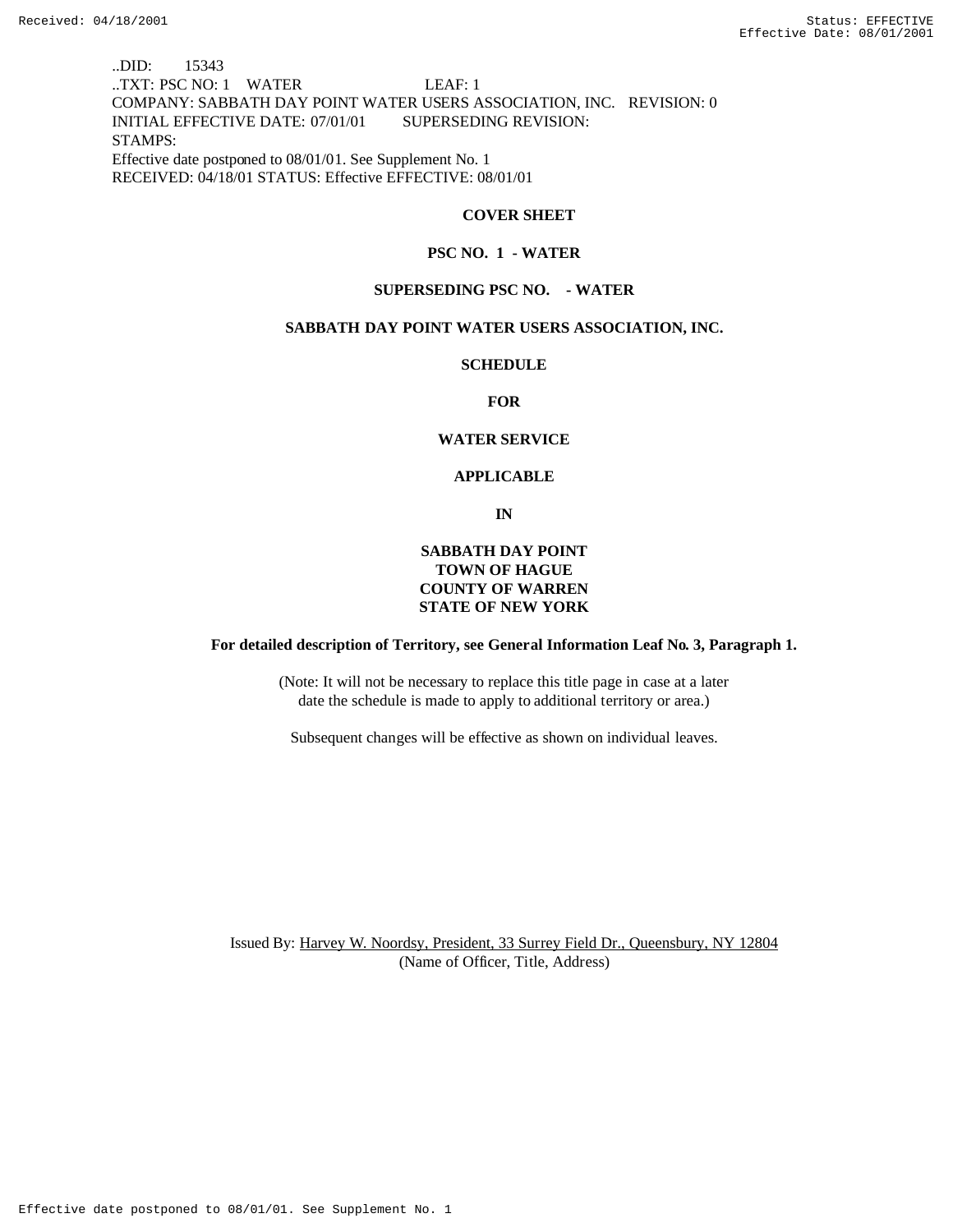..DID: 15350 ..TXT: PSC NO: 1 WATER LEAF: 2 COMPANY: SABBATH DAY POINT WATER USERS ASSOCIATION, INC. REVISION: 0 INITIAL EFFECTIVE DATE: 07/01/01 SUPERSEDING REVISION: STAMPS: Effective date postponed to 08/01/01. See Supplement No. 1 RECEIVED: 04/18/01 STATUS: Effective EFFECTIVE: 08/01/01

# **TABLE OF CONTENTS**

## **GENERAL INFORMATION LEAF NO.**

| 1. | Territory                                                      | 3         |
|----|----------------------------------------------------------------|-----------|
| 2. | <b>Application for Water Service</b>                           | 3         |
| 3. | Deposits - Security                                            | 3         |
| 4. | Deposits - Interest                                            | 4         |
| 5. | Deposits - Return                                              | 4         |
| 6. | Deposits - Other                                               | 4         |
| 7. | <b>General Rules</b>                                           | $5 - 6$   |
| 8. | Metered Service                                                | $6 - 7$   |
| 9. | <b>Unmetered Service</b>                                       | 7         |
|    | 10. Extension of Mains                                         | 7         |
|    | 11. Discontinuance of Service - Non-payment                    | $7 - 8$   |
|    | 12. Discontinuance of Service - Other                          | $8 - 9$   |
|    | 13. Discontinuance of Residential Service - Special Procedures | 9         |
|    | 14. Deferred Payment Agreements                                | 9         |
|    | 15. Complaint Handling Procedures                              | 10        |
|    | 16. Restoration of Service                                     | $10 - 11$ |
|    | 17. Interest on Customer Overpayments                          | 11        |
|    | 18. Regulation                                                 | 11        |
|    | <b>RATES</b>                                                   |           |

Service Classification No. 1 12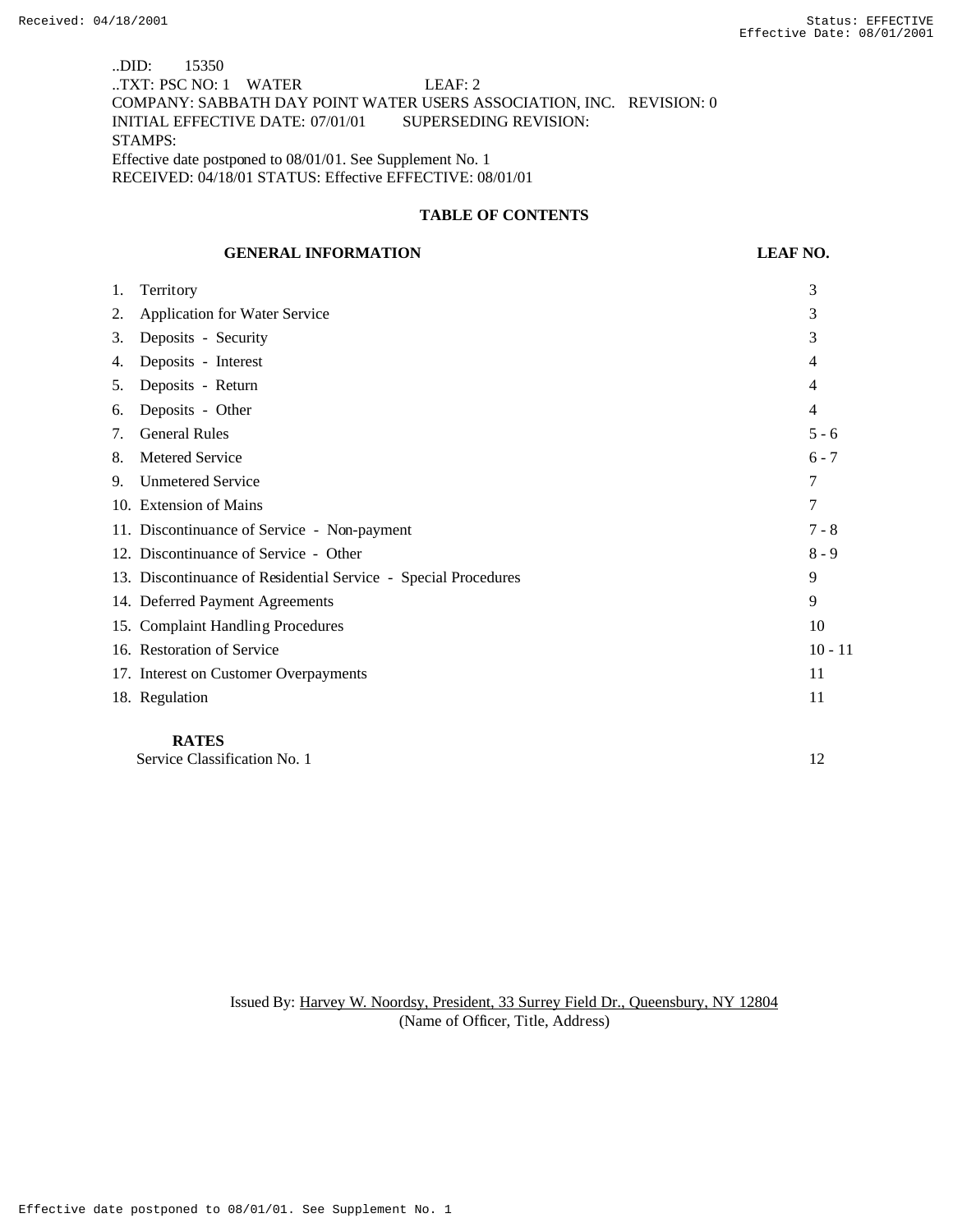..DID: 15351 ..TXT: PSC NO: 1 WATER LEAF: 3 COMPANY: SABBATH DAY POINT WATER USERS ASSOCIATION, INC. REVISION: 0 INITIAL EFFECTIVE DATE: 07/01/01 SUPERSEDING REVISION: STAMPS: Effective date postponed to 08/01/01. See Supplement No. 1 RECEIVED: 04/18/01 STATUS: Effective EFFECTIVE: 08/01/01

#### **GENERAL INFORMATION**

1. Territory (County, Town, Development, Streets, etc.)

Sabbath Day Point, Town of Hague, County of Warren, New York

2. Application for Water Service

A.Written application for service may be required.

- B. A separate application may be required for each premises.
- C. Premises may be subject to inspection by the company.
- D. Applications need not be accepted from customers with charges due on any water accounts with the company. The company must accept an application if the customer enters into a deferred payment agreement.
- E. Service pipe installations are subject to company approval.
- 3. Deposits Security
	- A. As a condition of receiving service, the company may require a deposit from customers that are delinquent (having a bill remaining unpaid 23 days from the date mailed), seasonal, short term or temporary or who have had service terminated for non-payment during the preceding 6 months. In addition, a deposit may also be required from a non-residential customer whose credit has not been established with the company. A delinquent customer shall be provided with a written notice 20 days before the deposit is assessed which states that failure to make timely payments will permit the company to require a deposit from such customer.
	- B. Deposits from applicants and customers may not exceed two times the estimated average monthly bill for a calendar year, except in the case of customers whose usage varies widely where deposits may not exceed twice the average monthly bill for the peak season.
	- C. The company shall perform an annual review of the billing history of every customer who has a deposit with the company to assure that a deposit is still required under (3A) above and that the amount of the deposit conforms with (3B) above. The company reserves the right to review the deposit at any time. If a review shows that the deposit held falls short of the amount the company may require by 25 percent or more, the company may require the payment of an additional amount. If a review shows that the deposit held exceeds the amount required by 25 percent or more, the company shall refund the excess to the customer. The customer may request a downward revision of the deposit.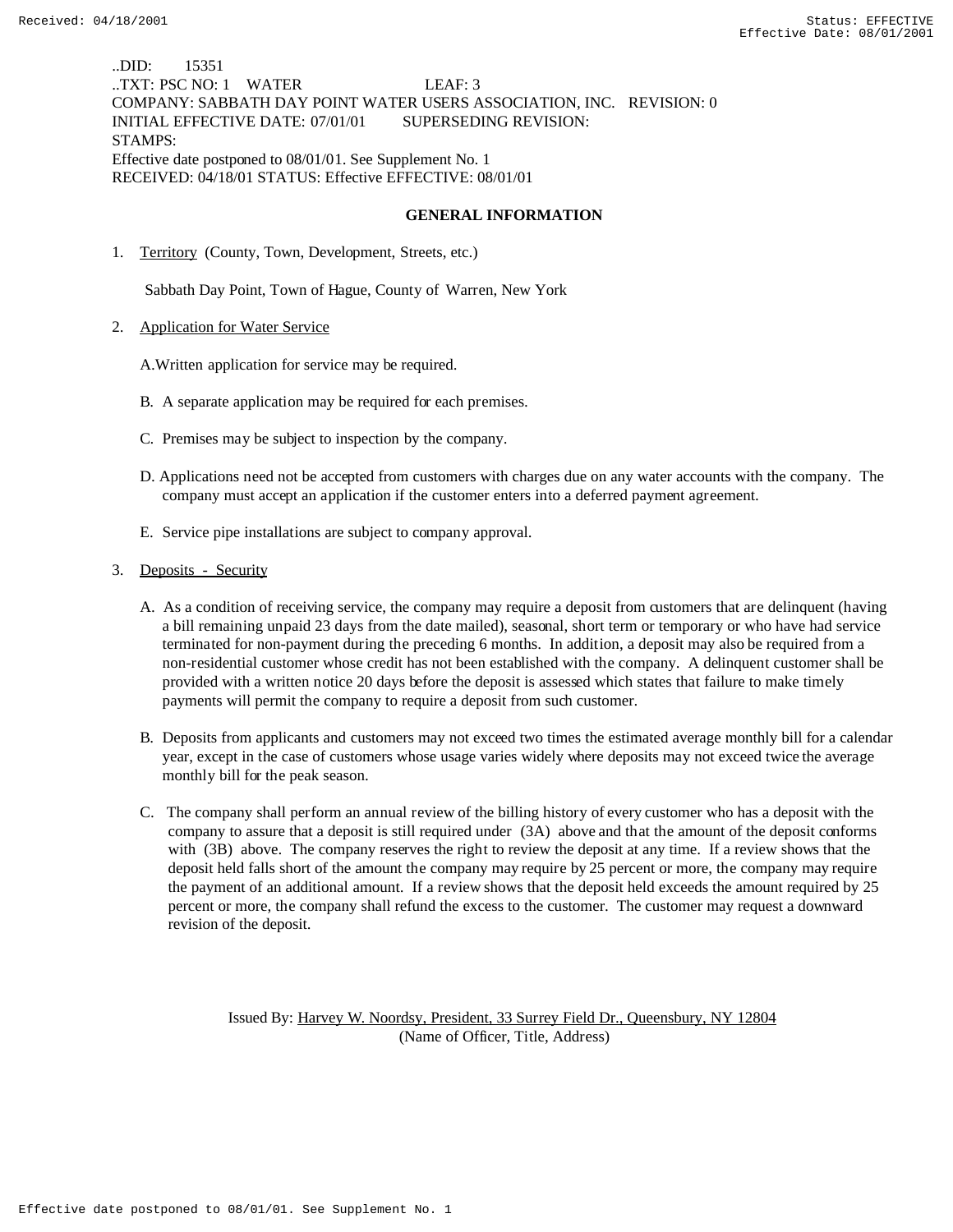..DID: 15352 ..TXT: PSC NO: 1 WATER LEAF: 4 COMPANY: SABBATH DAY POINT WATER USERS ASSOCIATION, INC. REVISION: 0 INITIAL EFFECTIVE DATE: 07/01/01 SUPERSEDING REVISION: STAMPS: Effective date postponed to 08/01/01. See Supplement No. 1 RECEIVED: 04/18/01 STATUS: Effective EFFECTIVE: 08/01/01

### **GENERAL INFORMATION**

#### 4. Deposits - Interest

Every deposit shall earn simple interest at the rate per annum prescribed by the Public Service Commission. The interest must be paid to customers when the deposit is returned. If the deposit has been held for 12 consecutive months or more, the interest must be credited to the customer no later than the first bill rendered after the next succeeding first day of October and at the end of each succeeding 12 month period.

#### 5. Deposits - Return

- A. The company shall return to a customer a deposit or portion of a deposit and all interest thereon no more than 30 days after:
	- (1) the day the account is closed and all bills are paid; or
	- (2) the date of the first bill for service rendered after a 12 month period during which time the customer was not delinquent, provided there is no other basis for the company to request a deposit; or
	- (3) a review of the deposit shows that a reduction of the deposit is warranted.
- B. A deposit or portion of a deposit plus interest thereon that is subject to return may be credited to the customer's account in the amount of any outstanding charges. If any balance remains, a refund check shall be issued.

### 6. Deposits - Other

A. In the event that the applicant desires service for a trailer or other non-permanent structure, he shall deposit with the company all costs of the connection of such service. Said deposit shall bear simple interest as required above and shall be refunded at the end of 10 years, or sooner in the event that a permanent structure for such service connection is completed.

 The company may also require deposits from customers to guarantee future payments as set forth in lawn sprinkler, main extension, or other forms of contracts which are in a form approved by the Public Service Commission. The interest rates for these deposits will be the same as the interest rates for security deposits and such interest will be credited to the customer as prescribed by Commission rules.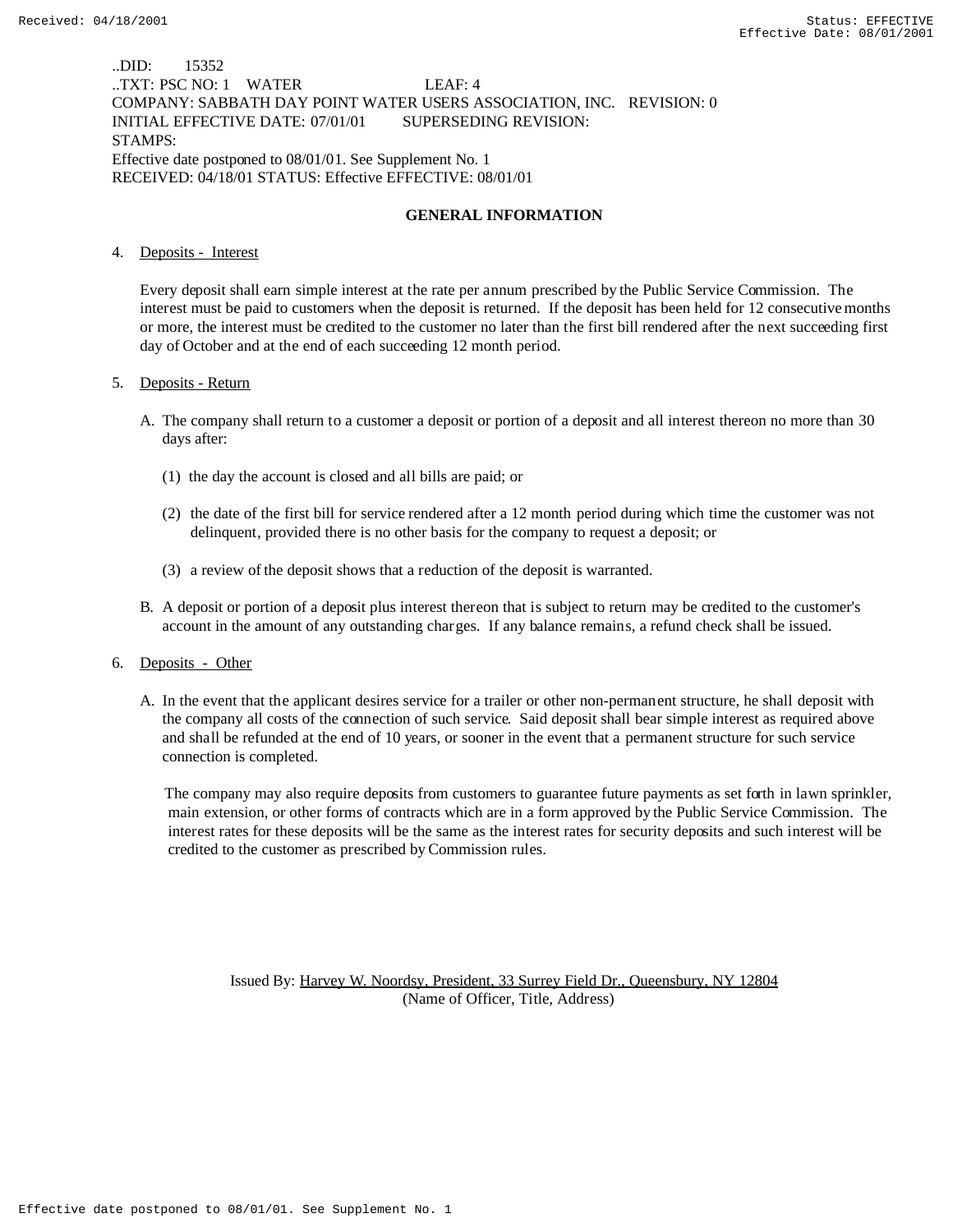..DID: 15353 ..TXT: PSC NO: 1 WATER LEAF: 5 COMPANY: SABBATH DAY POINT WATER USERS ASSOCIATION, INC. REVISION: 0 INITIAL EFFECTIVE DATE: 07/01/01 SUPERSEDING REVISION: STAMPS: Effective date postponed to 08/01/01. See Supplement No. 1 RECEIVED: 04/18/01 STATUS: Effective EFFECTIVE: 08/01/01

## **GENERAL INFORMATION**

## 7. General Rules

- A. Customers must provide 10 days' written notice prior to the date on which termination of service is requested or prior to a change of occupancy, until which date the customer will be responsible for payment of service.
- B. Fire hydrants shall not be used without the written permission of the company or unless in conformance with filed fire protection tariff provisions.
- C. The company will not be liable for damage resulting from the presence of its facilities, supply, or use of water service, except damage resulting from gross negligence of the company.
- D. The company may shut off water in its mains to make repairs and extensions. Where possible, proper advance notice will be made to customers affected.
- E. The use of water for sprinkling, swimming pools, or other less essential uses may be restricted or prohibited where such use may unreasonably reduce the adequacy of service for other domestic purposes.
- F. There must be a separate service for each premises.
- G. Installation of service pipes and mains will not normally be made when the ground is frozen.
- H. The customer is responsible for service pipes and plumbing within the property line. Any plumbing work done on the customer's service pipe is subject to approval by the company. No underground work shall be covered up until it has been inspected and approved by the company.
- I. All leaks on customer premises or the customer portion of the service pipe must be repaired as soon as possible.
- J. All mains, services (up to the property line) and other water system facilities will be maintained and replaced by the company.

 The company will supply water in the distribution system at pressures between 20 and 100 pounds per square inch (psi) and will strive, where practicable, to maintain a normal working pressure of 60 psi with a minimum of 35 psi. If the company makes changes to its system which cause the pressure to increase to over 100 psi to existing customers, the company will be responsible for the first installation of the necessary equipment in the customer's premises. From that point on the equipment will be considered part of the customer's internal plumbing and the customer will be responsible for its maintenance or replacement. If a water pressure reducing valve, in the customer's or applicant's opinion, is necessary or desired to safeguard the plumbing, it is the customer's or applicant's responsibility to purchase, install and maintain this equipment. Where a pressure reducing valve is used it is also advisable to install a suitable pressure relief valve. All installations will comply with the local building codes and standards and are considered a part of the customer's internal plumbing.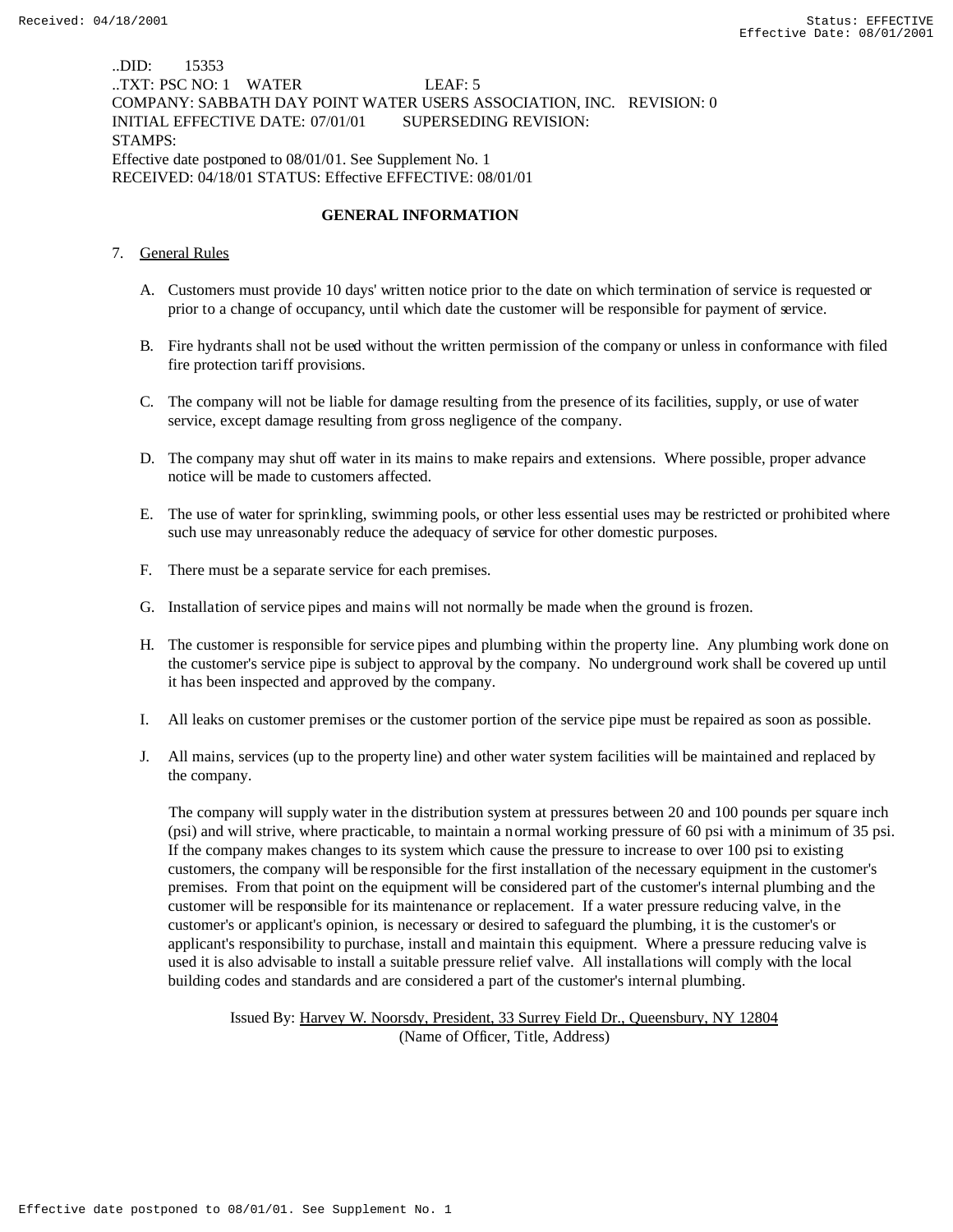..DID: 15354 ..TXT: PSC NO: 1 WATER LEAF: 6 COMPANY: SABBATH DAY POINT WATER USERS ASSOCIATION, INC. REVISION: 0 INITIAL EFFECTIVE DATE: 07/01/01 SUPERSEDING REVISION: STAMPS: Effective date postponed to 08/01/01. See Supplement No. 1 RECEIVED: 04/18/01 STATUS: Effective EFFECTIVE: 08/01/01

### **GENERAL INFORMATION**

- L. Where an applicant is seeking service at an elevation or gradient which could not otherwise be adequately serviced by existing plant, the company will require that the applicant bear the additional cost of providing such extraordinary service, or in the alternative, require the applicant to purchase, install and maintain the necessary special equipment, such as a hydro-pneumatic system, needed to serve the premises. The installation of a hydropneumatic system as part of the customer's internal plumbing may be subject to approval of the Health Department and should comply with local building codes and standards.
- M. Cross connections to water sources other than the company's or with other facilities are strictly prohibited. Customers must, at their expense, install and maintain such backflow prevention devices as may be required by the company in accordance with good water works practice or applicable laws or regulations.
- N. Customers must permit company representatives to enter their premises on reasonable request for purposes relating to the operation and maintenance of the company's system, including inspection of the customer's and the company's facilities, installation, reading, testing, replacement and removal of meters, and terminating and restoring service.
- O. No person shall maliciously, willfully or negligently break, damage, destroy, uncover, deface, block access to or tamper with any pipe, valve, meter, structure, appurtenance or equipment which is a part of the water works system.
- 8. Metered Service (if applicable and provided for in Service Class No. or Nos. )
	- A. A meter of a type approved by the Commission is required for each premises.
	- B. The company will furnish, install, and maintain the meter. Unless the meter register is set at zero, the company shall attach a tag with the date and meter dial reading at the time of installation.
	- C. The customer will provide a location for the meter acceptable to the company and will be responsible for the cost of repairing damage resulting from human interference, frost, backflow of hot water, or other such causes.

 Where the company agrees it is necessary to set a meter outside the building, it shall be installed at the expense of the customer in a pit acceptable to the company which is both water-tight and frostproof. The cover of the pit shall be fastened with a convenient locking device. Where the distance from the property line to the front wall of the building is greater than 75 feet, the company may require that the meter be set in a pit at or near the property line. If the pit is to be installed on property not owned or controlled by the customer, written consent of the owner of the property shall be obtained prior to the installation.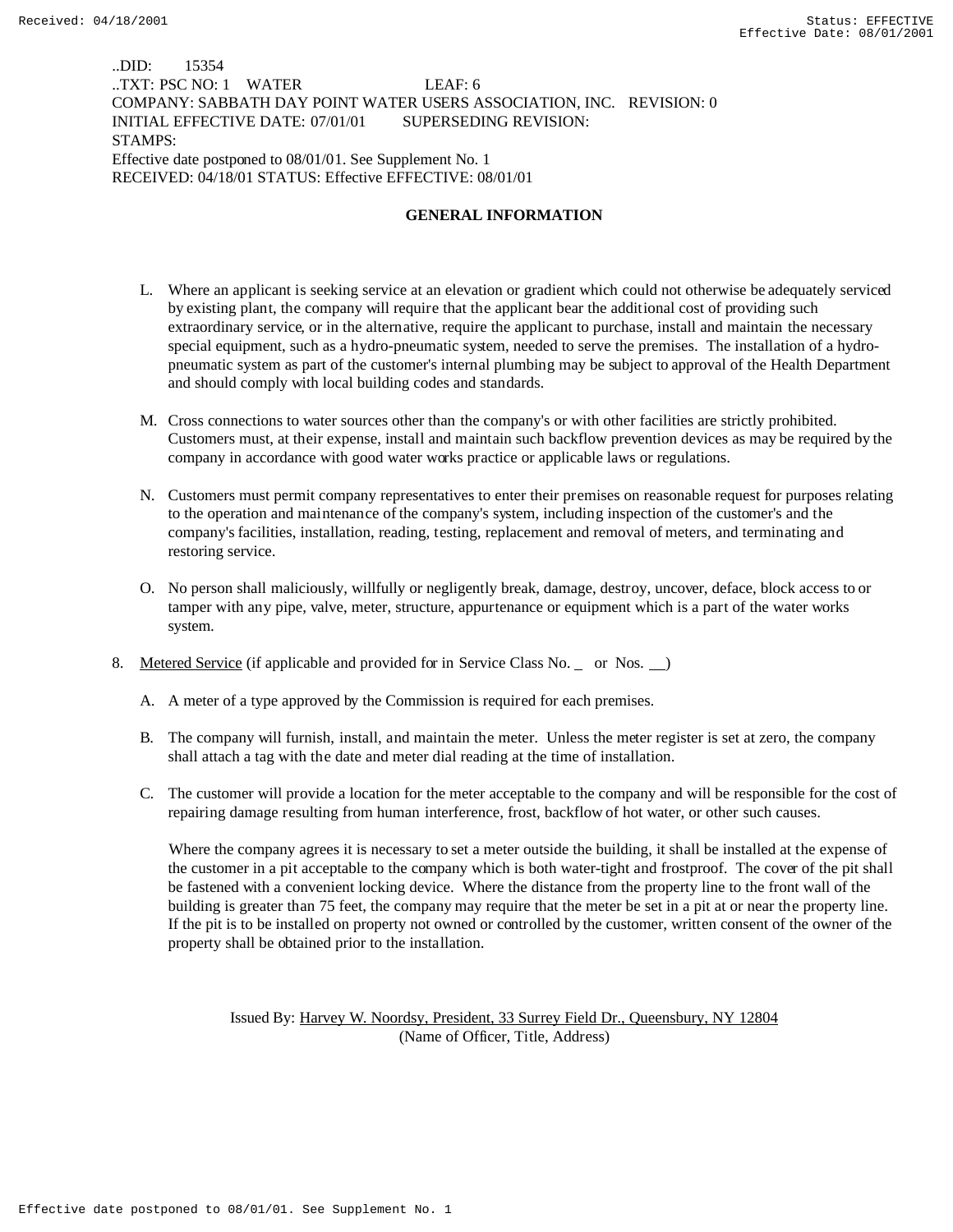..DID: 15344 ..TXT: PSC NO: 1 WATER LEAF: 7 COMPANY: SABBATH DAY POINT WATER USERS ASSOCIATION, INC. REVISION: 0 INITIAL EFFECTIVE DATE: 07/01/01 SUPERSEDING REVISION: STAMPS: Effective date postponed to 08/01/01. See Supplement No. 1 RECEIVED: 04/18/01 STATUS: Effective EFFECTIVE: 08/01/01

### **GENERAL INFORMATION**

- E. The company reserves the right to remove, test, and replace the meter.
- F. The company shall afford the customer an opportunity to verify the final reading of any water meter removed from the premises and obtain the customer's signature on a meter removal card which shows the date removed and the reading.
- G. Meters will be tested in conformance with rules of the Public Service Commission. In the case of a disputed account involving the accuracy of the meter, the company will have the meter tested upon the request of the customer. Should the customer request to have a second meter test within 1 year, the customer will be responsible for the actual cost incurred to have the meter tested including the cost to remove the meter, payable in advance to the company. This fee will be refunded if the meter's final weighted average is found to register in excess of 100 percent. Adjustments in bills for over-registration of the meter will be made in accordance with the current rules of the Public Service Commission.
- H. Bills will show meter readings and the dates read.
- I. Bills will be reasonably estimated where a meter has been inaccessible and will be so indicated on the bill.
- J. Where a meter has ceased to register or its percentage of accuracy cannot be determined, an estimated bill for the current period may be rendered. For all other periods the bill shall be the minimum applicable charge.
- 9. Unmetered Service (if applicable and provided for in Service Class No. 1 or Nos. )

All applicable provisions of this tariff shall apply.

10. Extension of Mains

Mains will be extended in conformance with Commission Rules and Regulations found in 16 NYCRR, Part 501.

11. Discontinuance of Service - Non-Payment

 Service may be discontinued under the following provisions: for non-payment of any amount due for water supplied, for failure to make any payment due under a deferred payment agreement or for meter repairs (see Section 8C), for failure to post a required deposit or for failure to pay any fee or charge accruing under the contract or tariff.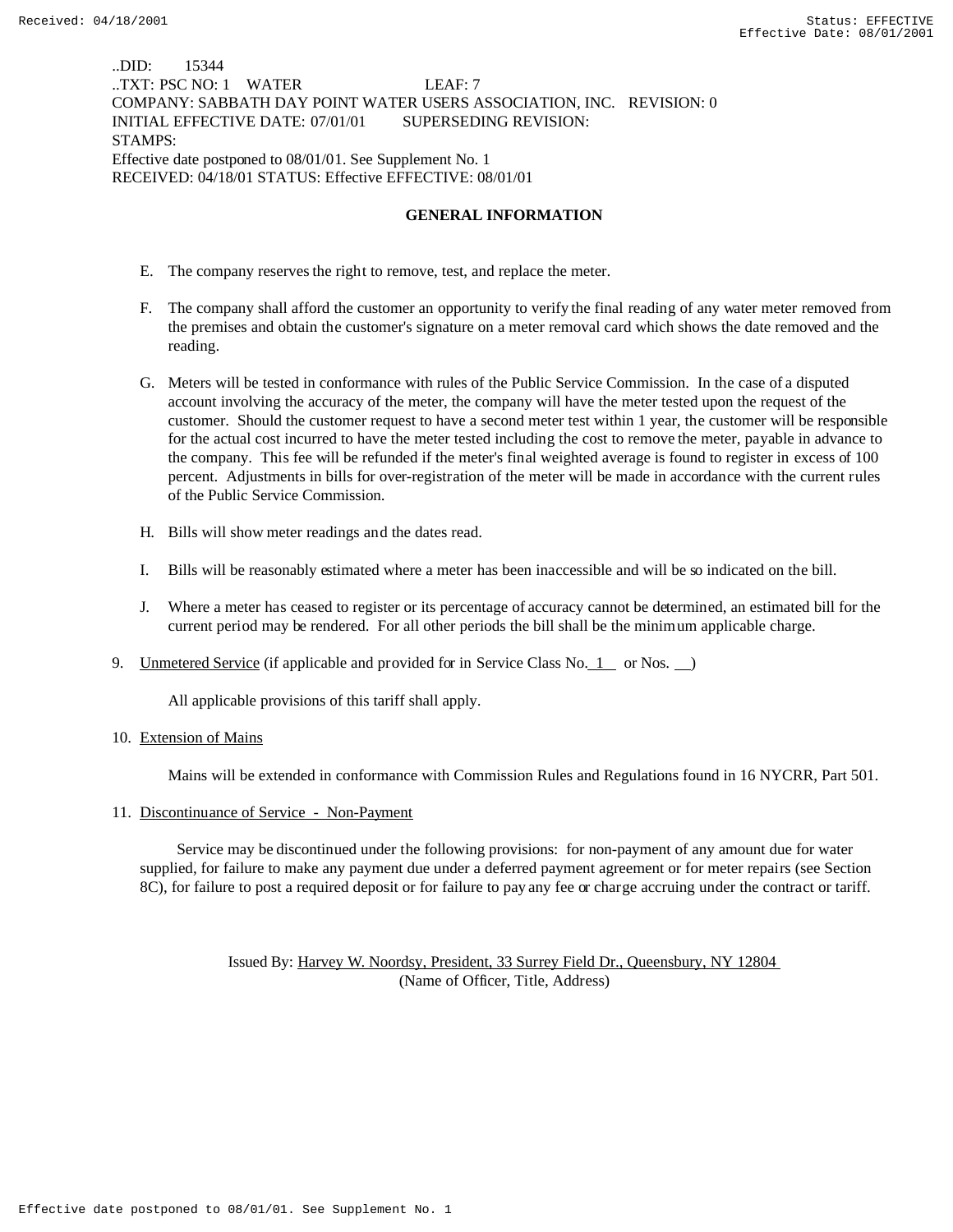..DID: 15345 ..TXT: PSC NO: 1 WATER LEAF: 8 COMPANY: SABBATH DAY POINT WATER USERS ASSOCIATION, INC. REVISION: 0 INITIAL EFFECTIVE DATE: 07/01/01 SUPERSEDING REVISION: STAMPS: Effective date postponed to 08/01/01. See Supplement No. 1 RECEIVED: 04/18/01 STATUS: Effective EFFECTIVE: 08/01/01

#### **GENERAL INFORMATION**

- A. A bill not paid within 23 days of mailing is considered delinquent, and the company may discontinue service after complying with 16 NYCRR, Part 533 which requires: (1) 15 days written notice if served personally, or (2) 15 days after a registered letter containing such notice has been signed or refused, or (3) 18 days after mailing written notice in a post-paid wrapper. Service will not be re-established until payment of all proper arrears, charges and deposits is made or a deferred payment agreement is entered into. Receipt of a subsequently dishonored negotiable instrument in response to a notice of discontinuance shall not constitute payment of the customer's account and the company shall not be required to issue additional notice prior to discontinuance. There will be a charge for processing all returned checks equal to the bank charge plus a handling fee of \$5.00 (not to exceed the maximum allowed by section 5-328 of General Obligations Law).
- B. The company will not discontinue service to residential premises for non-payment of bills on a Friday, Saturday, Sunday, public holiday (as defined in General Construction Law), or on a day on which the utility's main office is closed. Discontinuance can only take place from Monday to Thursday between the hours of 8 a.m. and 4 p.m.
- C. The company will not discontinue service for non-payment of bills to any person or entity receiving public assistance if the payment for such service is to be paid directly by the Department of Social Services or by the local Social Services representatives.
- 12. Discontinuance of Service Other
	- A. Service rendered under any application, contract or agreement may be discontinued by the company after reasonable notice for any of the following reasons:
		- (1) For willful or indifferent waste of water due to any cause or for non-authorized use of water.
		- (2) For failure to protect from damage the meter and connection, or for failure to protect and maintain the service pipe or fixtures on the property of the customer in a condition satisfactory to the company.
		- (3) For tampering with any meter, connections, service pipe, curb cock, seal or any other appliance of the company controlling or regulating the customer's water supply.
		- (4) For failure to provide the company's employees reasonable access to the premises supplied, or for obstructing the way of ingress to the meter or any other appliances controlling or regulating the customer's water supply.
		- (5) In case of vacancy of the premises.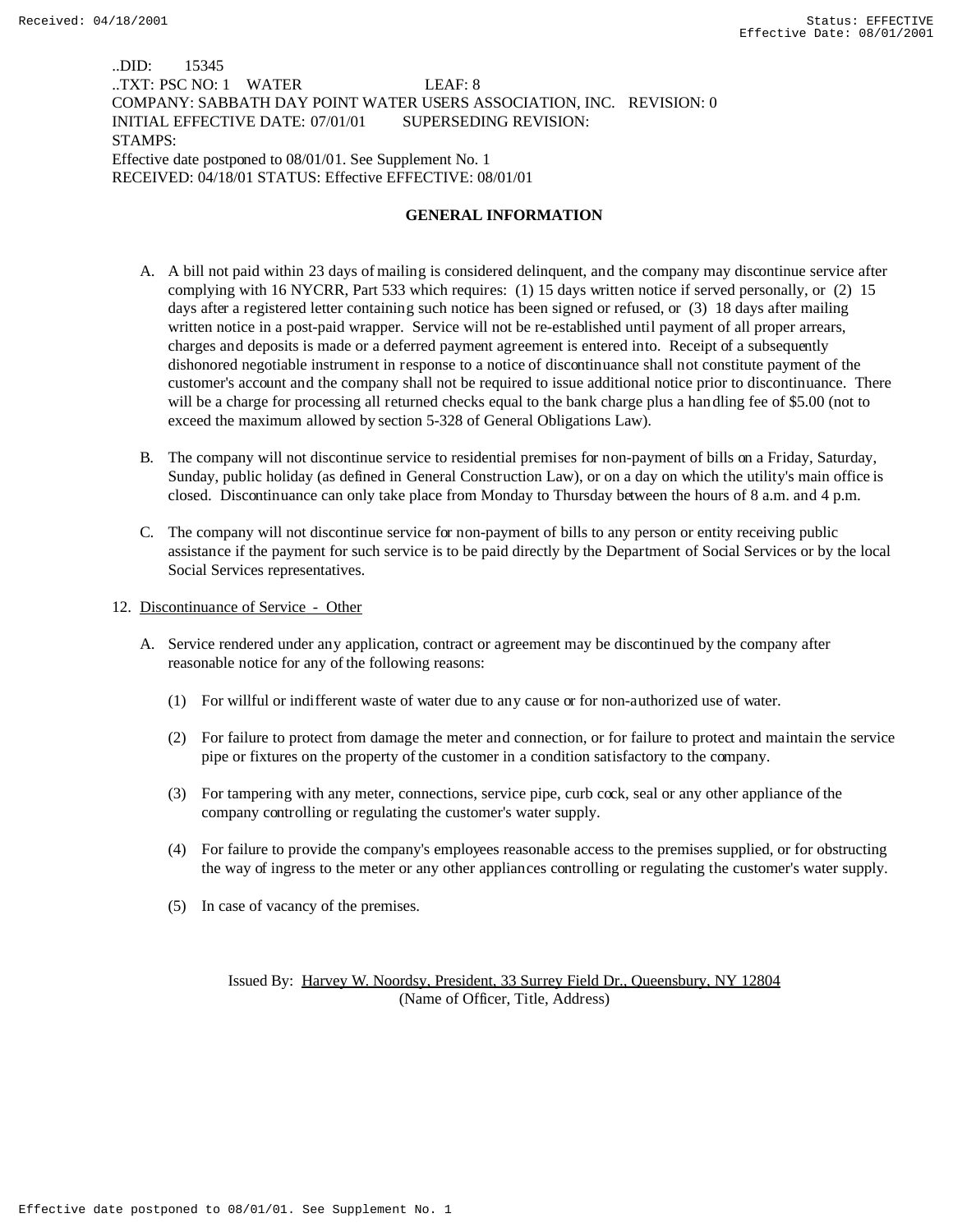..DID: 15346 ..TXT: PSC NO: 1 WATER LEAF: 9 COMPANY: SABBATH DAY POINT WATER USERS ASSOCIATION, INC. REVISION: 0 INITIAL EFFECTIVE DATE: 07/01/01 SUPERSEDING REVISION: STAMPS: Effective date postponed to 08/01/01. See Supplement No. 1 RECEIVED: 04/18/01 STATUS: Effective EFFECTIVE: 08/01/01

### **GENERAL INFORMATION**

- (6) For cross connections.
- (7) For submetering or reselling water.
- (8) For non-compliance with water usage restrictions.
- (9) For violation of any rule or regulation of the company as filed with the Public Service Commission, provided such violation affects the reliability or integrity of the water system.
- B. Written notice of discontinuance of service shall contain the information required by 16 NYCRR Section 533.3 and will be given except in those instances where a public health hazard exists.
- C. The company may, at any time, temporarily discontinue water service in case of accident, or for the purpose of making connections, alterations, repairs, changes, etc.
- D. Except as stated in the preceding paragraph, or in the case of a violation that threatens the integrity of the water system, the company shall not discontinue service to any customer on a Friday, Saturday, Sunday, Public Holiday or on a day when the company is not open for business. Public Holiday shall refer to those holidays defined in the General Construction Law.

#### 13. Discontinuance of Residential Service - Special Procedures

 If termination of service would result in serious impairment to health and safety, the company must delay the termination of service or, if service has already been terminated, must restore service, for thirty days under the following conditions:

- A. all occupants are either blind, disabled, 62 years of age or older or 18 years of age or under;
- B. a medical emergency exists; or
- C. if heating would be affected between November 1 and April 1.

 It is the customer's responsibility to notify the company that such conditions exist and to provide any required documentation. The company may require that the customer make appropriate arrangements to pay any arrears as well as pay current bills.

#### 14. Deferred Payment Agreements

 In addition to those circumstances in Section 13, the company will consider granting customers reasonable payment terms in cases where a customer is threatened with termination of service, or where the company has issued a backbill to a customer. Any such agreement may require the customer to make a reasonable down payment, and to pay current bills when issued.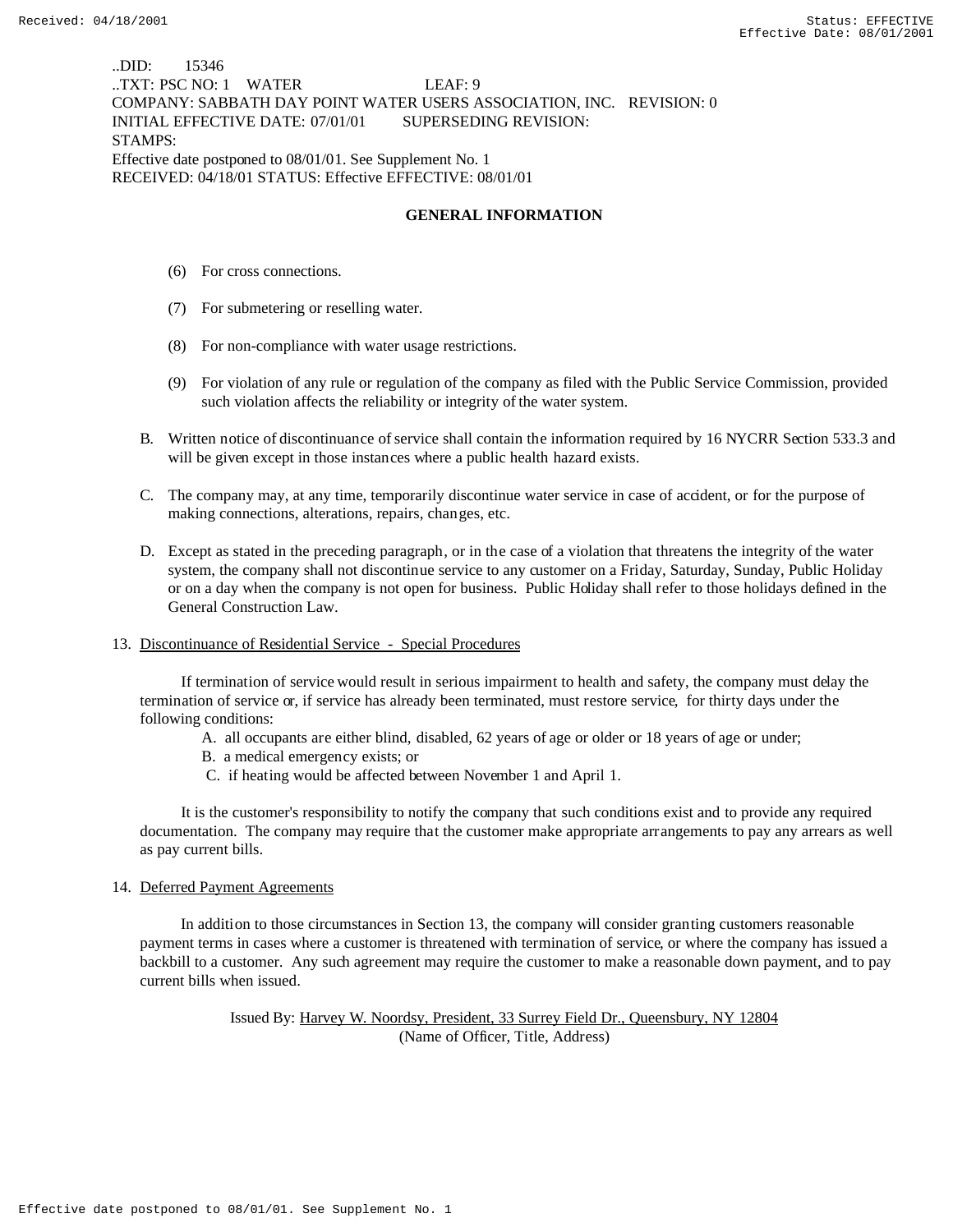..DID: 15347 ..TXT: PSC NO: 1 WATER LEAF: 10 COMPANY: SABBATH DAY POINT WATER USERS ASSOCIATION, INC. REVISION: 0 INITIAL EFFECTIVE DATE: 07/01/01 SUPERSEDING REVISION: STAMPS: Effective date postponed to 08/01/01. See Supplement No. 1 RECEIVED: 04/18/01 STATUS: Effective EFFECTIVE: 08/01/01

## **GENERAL INFORMATION**

## 15. Complaint Handling Procedures

- A. The company will promptly investigate and evaluate all complaints received from customers regarding bills for service rendered or required deposits. The results of the company's findings will be reported to the customer. During the period of investigation and evaluation, service will not be discontinued, nor shall a new notice of termination be issued, provided, however, that the customer will be required to pay the undisputed portion of any balance due, which may include bills for current usage.
- B. After the completion of such an investigation, if the company determines that the disputed service has been rendered, or that the disputed charge or deposit is proper in whole or in part, the company may require that the full bill or deposit be paid. Appropriate notices of the determination shall be given to the customer, and where notice of discontinuance of service was previously sent, or is served with the determination, such notice shall include a statement advising the customer of the availability of the Commission's complaint handling procedures, including the address and telephone number of the Department's Consumer Services Division. Where prior notice of discontinuance was sent, company procedure provides for discontinuance of service if customer fails to pay the proper amount due and owing within 5 days after notice of the company determination was served personally on the customer or at least 8 days after mailing of the notice. Under no circumstances will discontinuance of service occur if so precluded by the Commission.
- C. In situations where the complaint procedures of the Commission have been invoked and it is determined that the disputed service has been rendered or that the disputed charge or deposit is proper and prior notice of discontinuance was sent, a customer's service will not be discontinued for failure to pay the amount found due and owing until at least 5 days after notice of the Commission's determination, where personal service is made, or at least 8 days after mailing of such a notice.

### 16. Restoration of Service

 A charge will be made to restore service after discontinuance at the member's request, for non-payment or for violation of these rules.

 This charge or charges will be a rate agreed upon by the members of the Association and will appear on all written notices of discontinuation of service. Any member has the right to request that the Department of Public Service investigate the charges.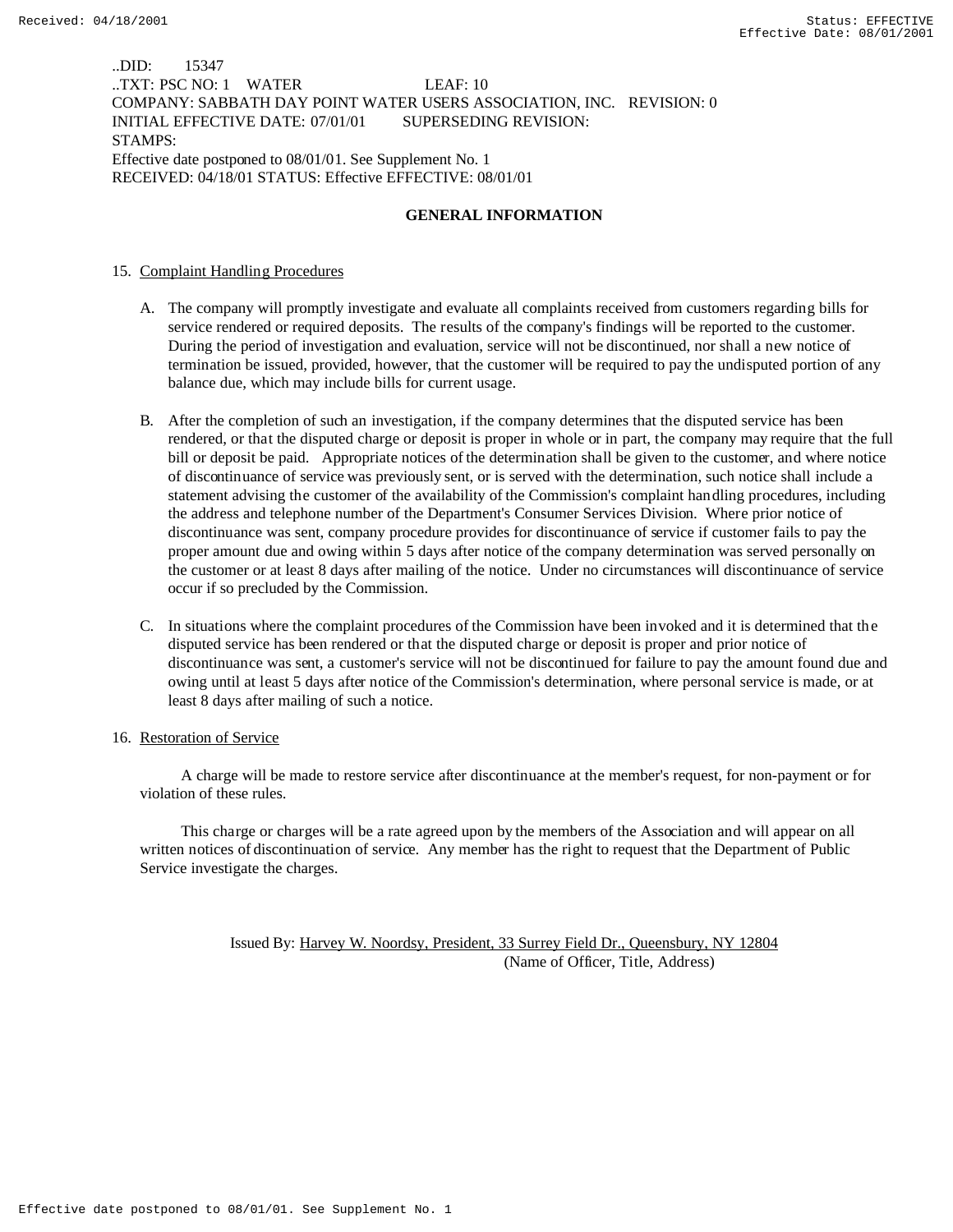# ..DID: 15348 ..TXT: PSC NO: 1 WATER LEAF: 11 COMPANY: SABBATH DAY POINT WATER USERS ASSOCIATION, INC. REVISION: 0 INITIAL EFFECTIVE DATE: 07/01/01 SUPERSEDING REVISION: STAMPS: Effective date postponed to 08/01/01. See Supplement No. 1 RECEIVED: 04/18/01 STATUS: Effective EFFECTIVE: 08/01/01  **GENERAL INFORMATION**

In a case where service is being restored after discontinuance for non-payment, the Association may require full payment of all arrears as well as the restoration of service charge. If the Association and the member have entered into some form of payment agreement, the agreed upon down payment may be required before service will be restored.

If it becomes necessary to disconnect service at the main because of willful acts of a member, the service restoration charge will include the actual costs incurred by the Association to disconnect and reconnect the service.

## 17. Interest on Customer Overpayments

The company will provide interest on a customer overpayment as follows:

- A. A customer overpayment is defined as payment by the customer to the company in excess of the correct charge for water service supplied to the customer which was caused by erroneous billing by the utility.
- B. The rate of interest on such amounts shall be the greater of the unadjusted customer deposit rate or the applicable late payment rate, if any, for the service classification under which the customer was billed. Interest shall be paid from the date when the customer overpayment was made, adjusted for any changes in the deposit rate or late payment rate, and compounded monthly, until the date when the overpayment was refunded.
- C. The company will not pay interest on customer overpayments that are refunded within 30 days after such overpayment is received by the company.

#### 18. Regulation

 All matters, rules and other situations concerning the rendering of water service which are not specifically covered herein or in a provision of the New York State Codes, Rules and Regulations and which are subject to the jurisdiction of the Public Service Commission, and for which a customer and the company cannot agree as to an equitable and fair solution will be referred to said Commission to be resolved. Either the customer or the company may request that a rule or provision of this tariff be changed for a particular situation.